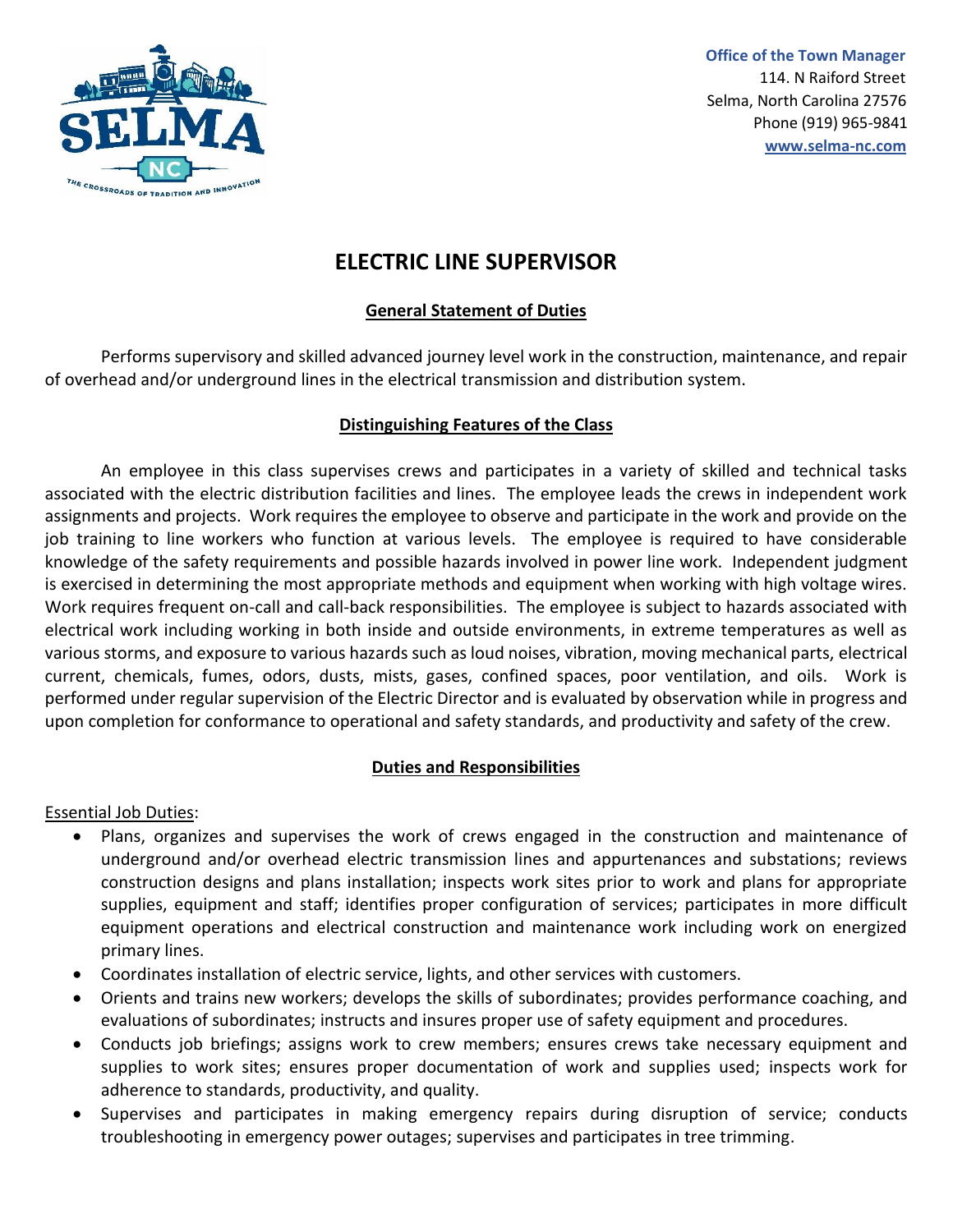- Supervises and participates in locating and marking underground electric lines for other contractors and utilities.
- Discusses work with nearby property owners, developers, contractors, and others; investigates and troubleshoots power outages and other service abnormalities.
- Assists with interviewing, budget development, purchasing of materials and supplies, maintenance of necessary inventory on hand and computerized documentation of inventory, etc.
- Identifies construction and maintenance changes to system maps.
- Assists with maintaining computerized parts inventory.

#### Additional Job Duties:

• Performs related duties as required.

# **Recruitment and Selection Guidelines**

#### Knowledge, Skills, and Abilities:

- Thorough knowledge of the standard techniques and practices, equipment and materials used in underground and overhead power line construction and maintenance work.
- Thorough knowledge of the use and care of all tools, equipment, and supplies used in underground and overhead power distribution work.
- Thorough knowledge of the hazards and safety precautions involved in power line work.
- Thorough knowledge of the principles of electricity as related to transmission and distribution.
- Knowledge of the application of information technology to the work of the department.
- Working knowledge of the design and installation requirements for new construction and service line extensions.
- Working knowledge of supervisory principles, policies, and practices including motivation, communication, budget, performance coaching, and related tasks.
- Some knowledge of organizational budgeting, purchasing, and personnel policies and procedures.
- Skill in the operation of heavy construction equipment.
- Skill in customer contact and collaborative conflict resolution.
- Ability to work independently on energized primary lines and to take precautionary measures to avoid accidents.
- Ability to understand oral and written instructions.
- Ability to communicate effectively in oral and written forms.
- Ability to respond to any emergency situation in a fast and efficient manner.
- Leadership ability to make decisions and supervise lower-level technicians.
- Ability to maintain effective working relationships with the public, other employees, and supervisors.

# Physical Requirements:

- Must be able to perform the basic life operational functions of climbing, balancing, stooping, kneeling, crouching, crawling, reaching, standing, walking, pushing, pulling, lifting, fingering, grasping, feeling, talking, hearing and repetitive motions.
- Must be able to perform heavy work exerting up to 100 pounds of force occasionally; and/or up to 50 pounds of force frequently; and/or up to 20 pounds of force constantly to move objects.
- Must possess the visual acuity to operate mobile equipment, monitor work site progress, perform skilled electrical tasks, inspect and assemble small parts, and keep records.